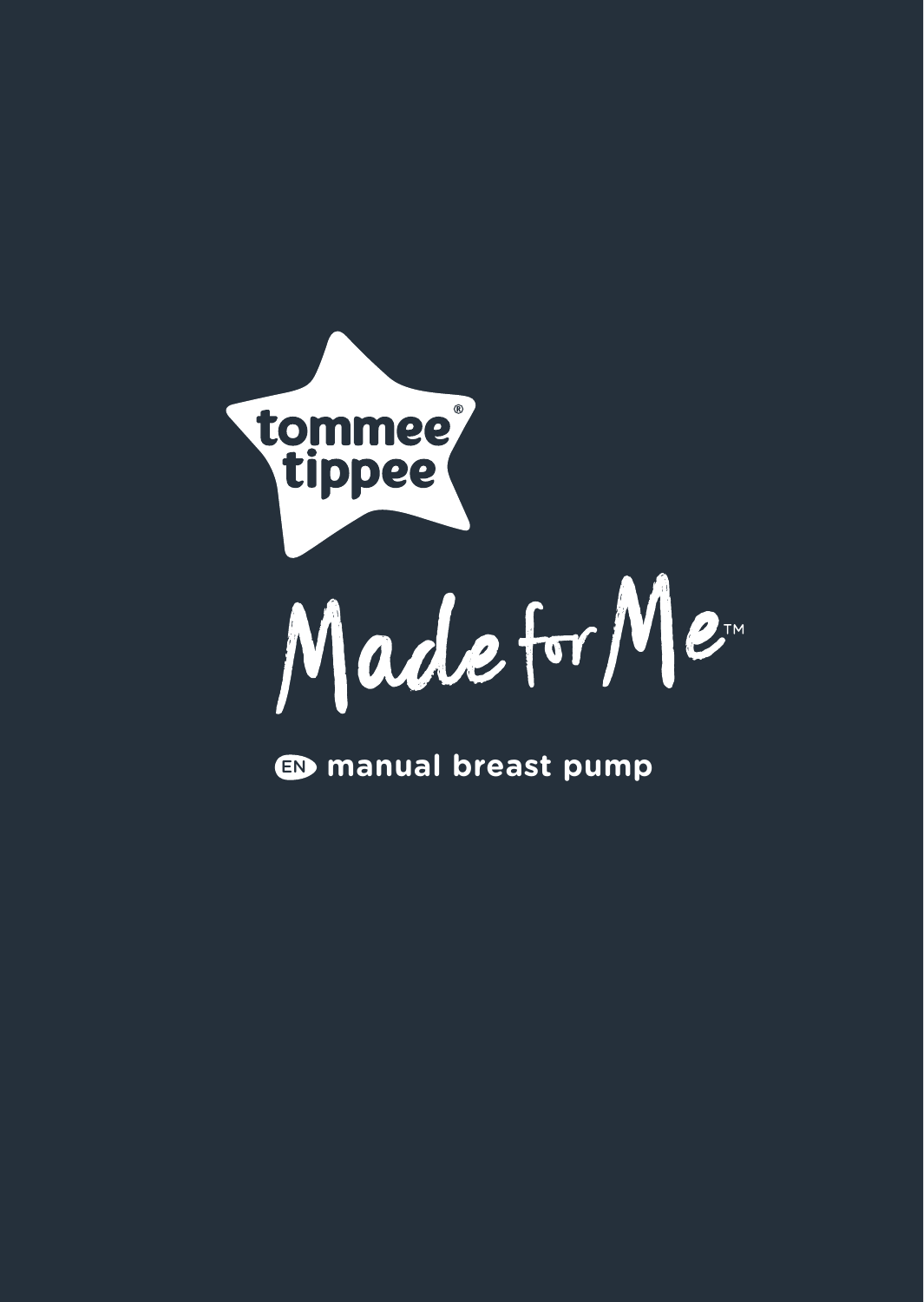

| Putting your pump together minimum minimum 3 |
|----------------------------------------------|
|                                              |
|                                              |
|                                              |
|                                              |
|                                              |
|                                              |
|                                              |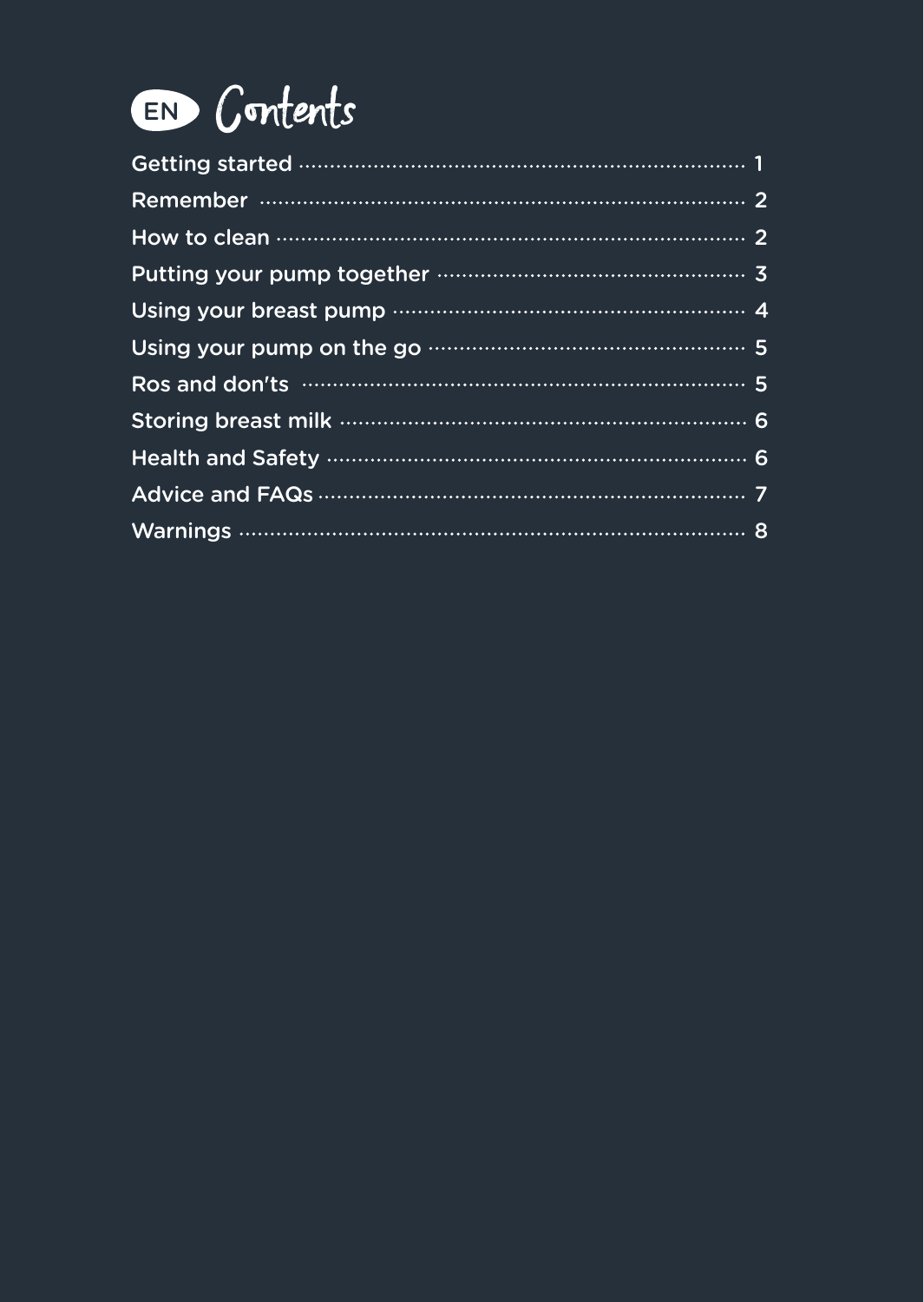# Mum, you're one of a kind.

Treat yourself like the true wonder you are and let us support you through your unique breastfeeding experience with the Made for Me™ range from Tommee Tippee.

Your Made for Me™ manual breast pump is the simple, comfortable and discreet way to express your breast milk. Its ergonomic design is specially shaped to fit women's hands. Together with the narrow neck and curved handle this helps to maximise the power of your pumping action while reducing the strain on your hand as you express your breast milk.

Made especially for you because you're a one off…

Check out the rest of our Made for Me™ range, designed to help you on your breastfeeding journey. **www.tommeetippee.com.**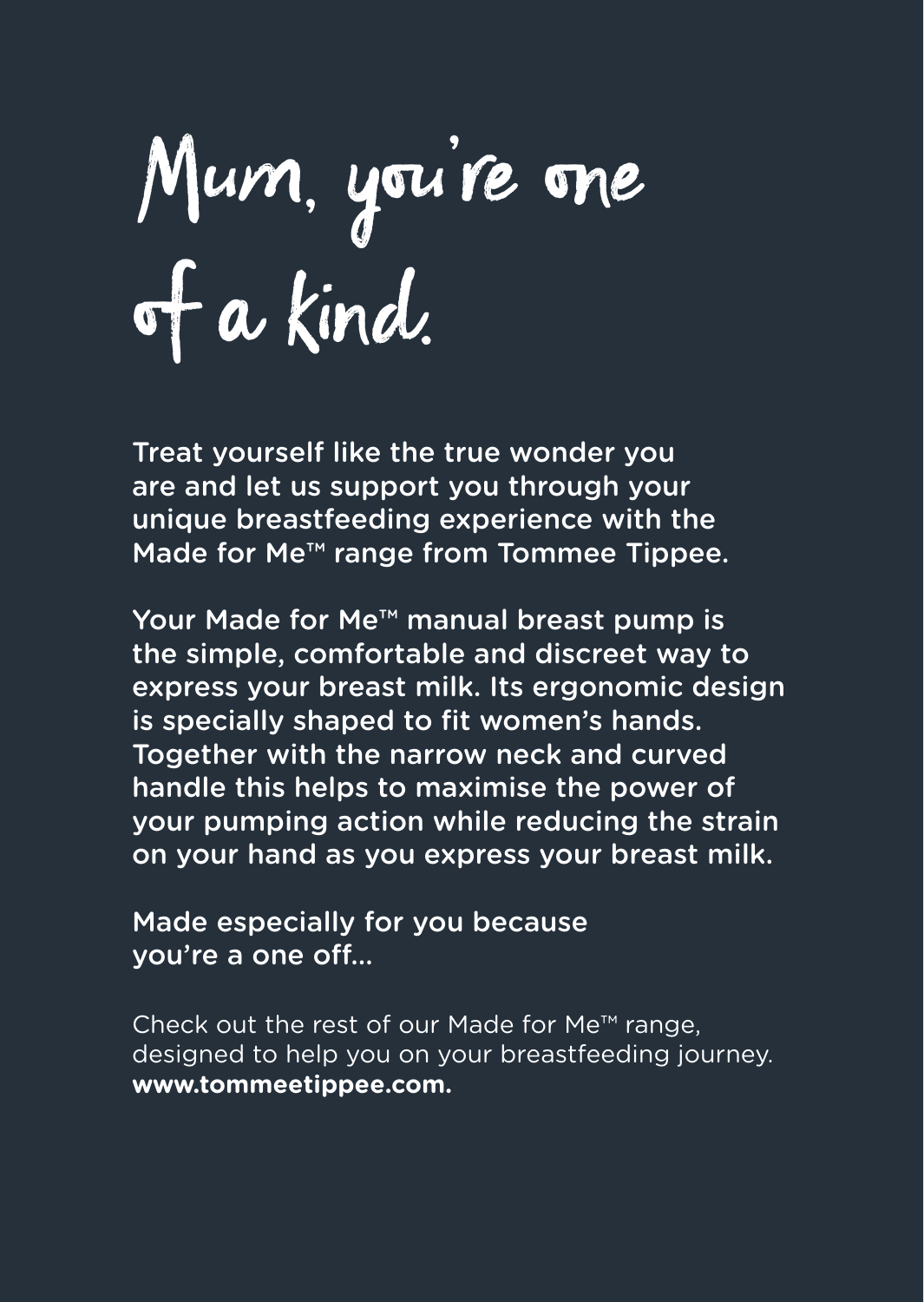# Getting Started

EN

#### IMPORTANT WARNINGS!

Please keep this instruction guide for future reference as it includes important information.

Mum, we know you have a lot to think about, but can we suggest that you get to know your breast pump before you need to start using it? It should make for a more relaxed experience, and you'll soon be an expert at this (as well as many other new things).

#### Get to know your breast pump

- A. Cup rounded, soft silicone part that fits into the horn to sit comfortably against your breast.
- B. Horn trumpet shaped part that supports the cup while you use the pump.
- C. Body duck-shaped part that connects the horn and cup to your bottle and attaches to the handle.
- D. Duck-bill valve (purple) small one-way valve that lets breast milk into your bottle, but doesn't let it back through.
- E. Connector rod shaped piece that connects the handle to the diaphragm.
- F. Diaphragm small, transparent cup-shaped part that creates the pump pressure.
- G. Handle and cap (purple) The curved handle that you use to pump. This snaps onto to the body and diaphragm via the connector.

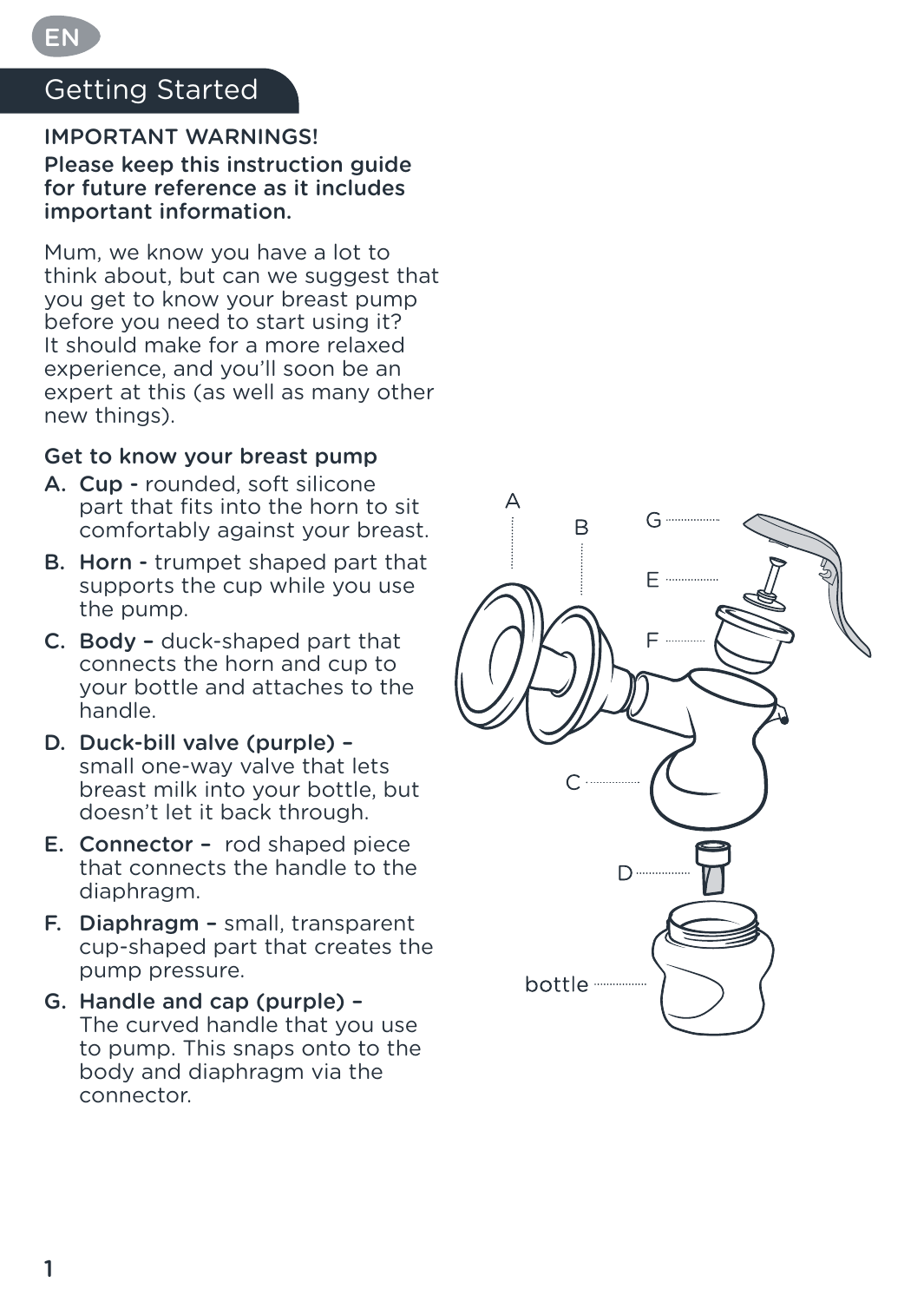# Remember

DO wash your hands with soap and water and dry thoroughly before handling your breast pump.

DO thoroughly clean and sterilise all the parts of your breast pump following the instructions below. DO this before you use it for the first time and after every use.

#### How to clean

- 1. Unscrew the bottle from the pump body.
- 2. Pull the horn away from the pump body and remove the duck-billed valve.
- 3. Disconnect the handle from the body by pulling away from the body horizontally.
- 4. Lift out the diaphragm from the body.
- 5. Pull out the connector rod from the diaphragm.
- 6. Wash all parts in clean soapy water. Don't use water that you've used for cleaning other products.
- 7. Rinse thoroughly with clean water.
- 8. You can also wash the pump components in the top rack of a dishwasher. Place the purple duck-bill valve in the cutlery rack or dishwasher pod to help keep it safe.
- 9. Sterilise all parts of the pump using either cold water sterilisation, microwave sterilisation, boiling water, or electric steam sterilisation.
- 10. For best results use Tommee Tippee electric or microwave sterilisers.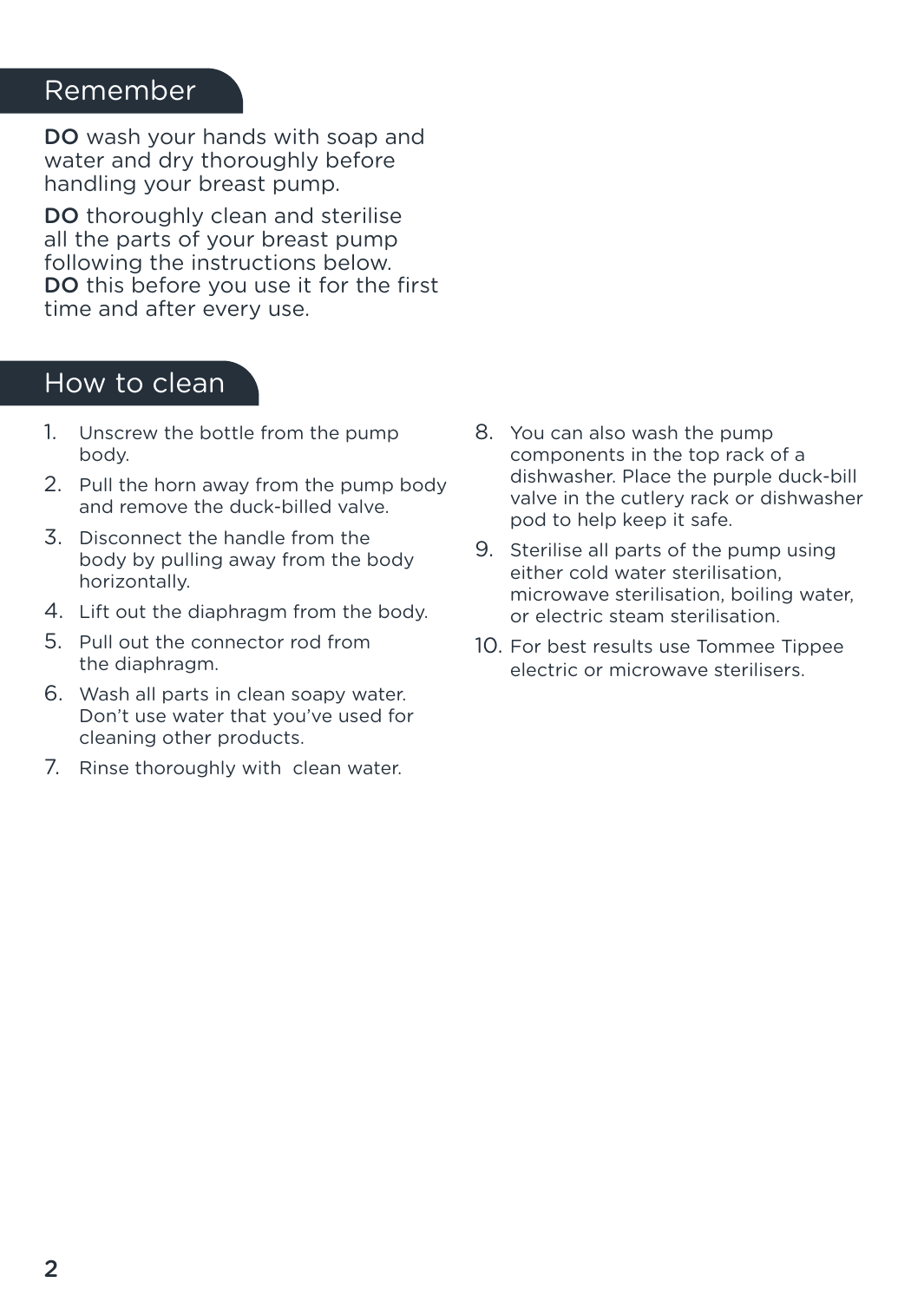# Putting your pump together

Each time you use your breast pump, check all parts of the pump for any damage.

Wash your hands with soap and water and dry thoroughly before handling your breast pump.

1. Make sure that all parts of the pump have been washed and sterilised.



2. Push the connector rod through the bottom of the diaphragm.



3. With two hands gently squeeze the bottom of the diaphragm over the ring in the base of the connector rod. The rod should be securely held by the diaphragm.





4. Place the diaphragm in the top of the pump body and push the diaphragm edge down around the whole circumference of the pump body to make a good seal.



5. Pick up the pump body and, from the side, slide the handle onto the body, so that the clips on the top slide onto the top of the connecting rod, and the two clips at the side snap onto the back of the pump body.



6. The handle should now freely move up and down and you should see the diaphragm lift up when you press the handle down.

Once fitted, you don't have to take the silicone cup out of the horn unless milk or dirt becomes trapped inside. Then you can ease the edges of the cup from the horn and gently pull them apart for cleaning.



7. Push the soft, silicone cup into the widest part of the horn and smooth its lip evenly over the edge. Work your way all around the rim to make sure the cup fits smoothly, evenly and securely. The two dimples in the cup should be clear to allow air into the horn.





the narrow end of the horn in the same way.

the silicone cup around

- 9. Push the horn with cup attached onto the body until it's fully engaged and secure.**Turn your pump upside down.**
- 10. Insert the duck-bill valve. Gently squeeze the sides of the valve to make sure it opens.
- 11. Screw in a Tommee Tippee Closer to Nature or Advanced Anti-Colic bottle. This breast pump is designed to fit all Tommee Tippee Closer to Nature and Advanced Anti-Colic bottles and Express & Go / Pump & Go milk pouches with adaptor rings (excludes glass bottles).
- 12. Place the assembled pump on a flat surface.



10

11



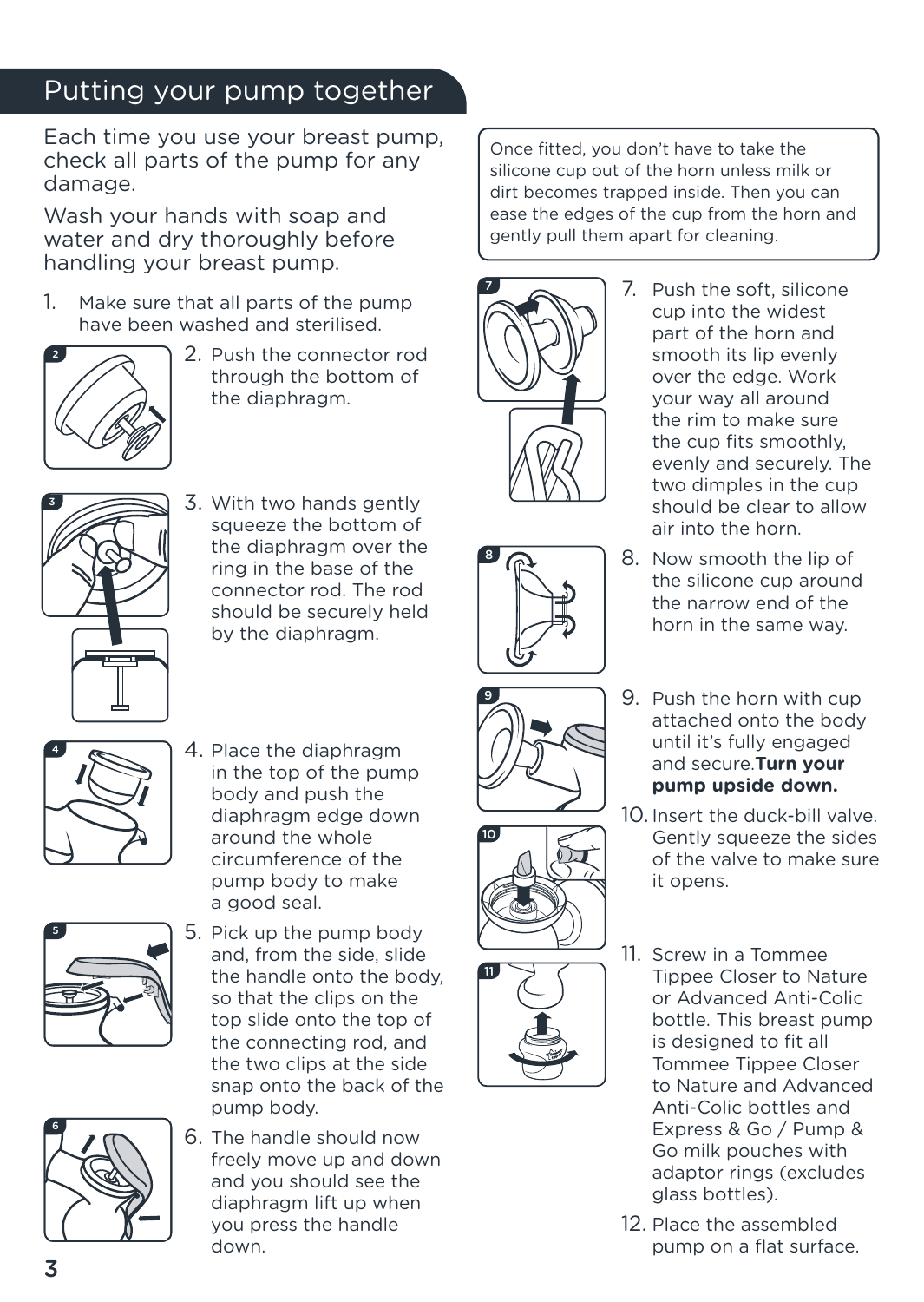# Using your breast pump

Okay mum. You've cleaned and assembled your breast pump. You're prepped and ready to go… Let's do this.

The best time to use your breast pump is after the first feed of the day (unless your breastfeeding advisor has told you something different).

#### **Hygiene**

- $\sqrt{\phantom{a}}$  Hands washed and dried before touching your breast pump or body?
- Breast pump parts washed and sterilised?

About you - Get yourself in a comfortable position, sitting, standing or half-lying. The important thing is to keep the pump handset vertical while you hold it against your breast. You'll also need a flat surface nearby to put the pump and bottle on when you're done.



1. Hold the pump handset around the narrow neck of the body. Hold it in whichever hand feels most comfortable. As you use it, you may find it's more comfortable to cup your hand around the bottle.



2. Place the soft silicone cup attached to the horn over your breast so that it creates a seal all the way around with your nipple at the centre of the hole. You don't need to cover the whole of your areola or breast with the horn, so don't force it. It should sit comfortably. If it doesn't feel right, relax and reposition.

- 3. Gently squeeze the handle and you'll feel the suction.
- 4. Release the handle and allow it to return to its resting position. Releasing the handle opens the valve so your milk can flow into the bottle.
- 5. Try to imitate the rhythm of your baby as they suck. You don't have to squeeze hard – just as much as is comfortable for you.
- 6. When you first start expressing milk, use the pump for 3-5 minutes on each breast. Over time you will be able to build up to 10-15 minutes on each breast.
- 7. You can help stimulate your milk flow by gently stroking and massaging your breast.
- 8. The amount of milk you express and the time it takes will vary. Don't worry, this is normal.
- 9. If air is getting in around the silicone cup, your pump may not suck milk effectively. Adjust your position and replace the cup on your breast so that it feels comfortable and the pump is expressing milk.

#### When you want to stop expressing

- When your milk is no longer freely flowing, stop pumping.
- You can store your breast milk in the bottle, by adding a clean sterilised lid or teat and hood (see page 6 for storage advice). Or use it to feed it to your baby.
- When you've finished using the pump, disassemble all the parts and clean it. You do not need to sterilise it until you're ready to use it again.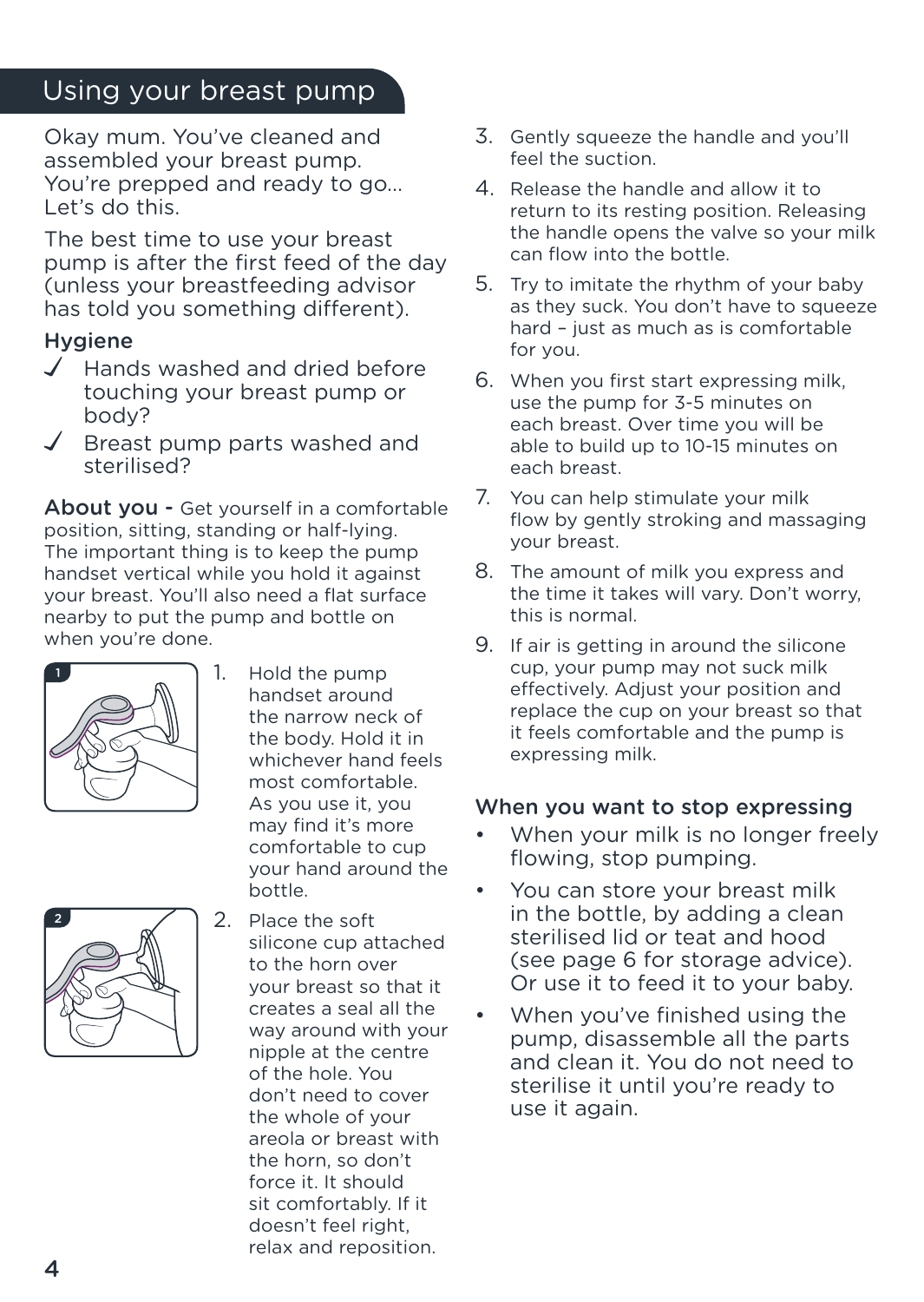If using this breast pump is more painful than when you breast feed, stop using it immediately.

The soft silicone cup should feel comfortable against your breast. If it doesn't, you may need a different size. Contact us at www.tommeetippee.com for help.

When pumping your nipple should sit comfortably in the centre of the silicone cup and will be extended down the tube of by

gentle suction. The pump creates a seal around your areola and nipple. You do not need to cover the whole of your areola or breast with the horn. Do not force your breast or nipple into the horn.

Don't tilt the bottle while expressing. Keep it upright to keep your milk flowing into the bottle.

You don't need strong suction to express milk from just behind your nipple.

### Using your pump on the go

Your Tommee Tippee Made for Me™ manual breast pump is designed to give you the freedom to express breast milk at home, at work or anywhere that's comfortable for you.

#### Important things to remember:

- To keep your breast pump sterile on the go, carry it in a Tommee Tippee Travel and Microwave Steriliser bag.
- Always store your breast pump handset in a cool, dry place away from heat and moisture and out of direct sunlight.

# Dos and don'ts

#### DO

- $\sqrt{\phantom{a}}$  DO always wash your hands and any surfaces that your breast pump will come into contact with.
- $\angle$  DO follow the cleaning, sterilising and set up instructions in this guide. Do this before you use it for the first time and after every use.
- $\checkmark$  DO keep the pump away from direct sunlight.

#### DON'T

- × Don't clean with solvents or harsh chemicals.
- × Don't use whilst driving or operating machinery.
- × Don't use whilst bathing or showering.
- × Don't use whilst sleeping.
- × Don't use in temperatures below 10 degrees centigrade.
- × Don't share your breast pump with other mums.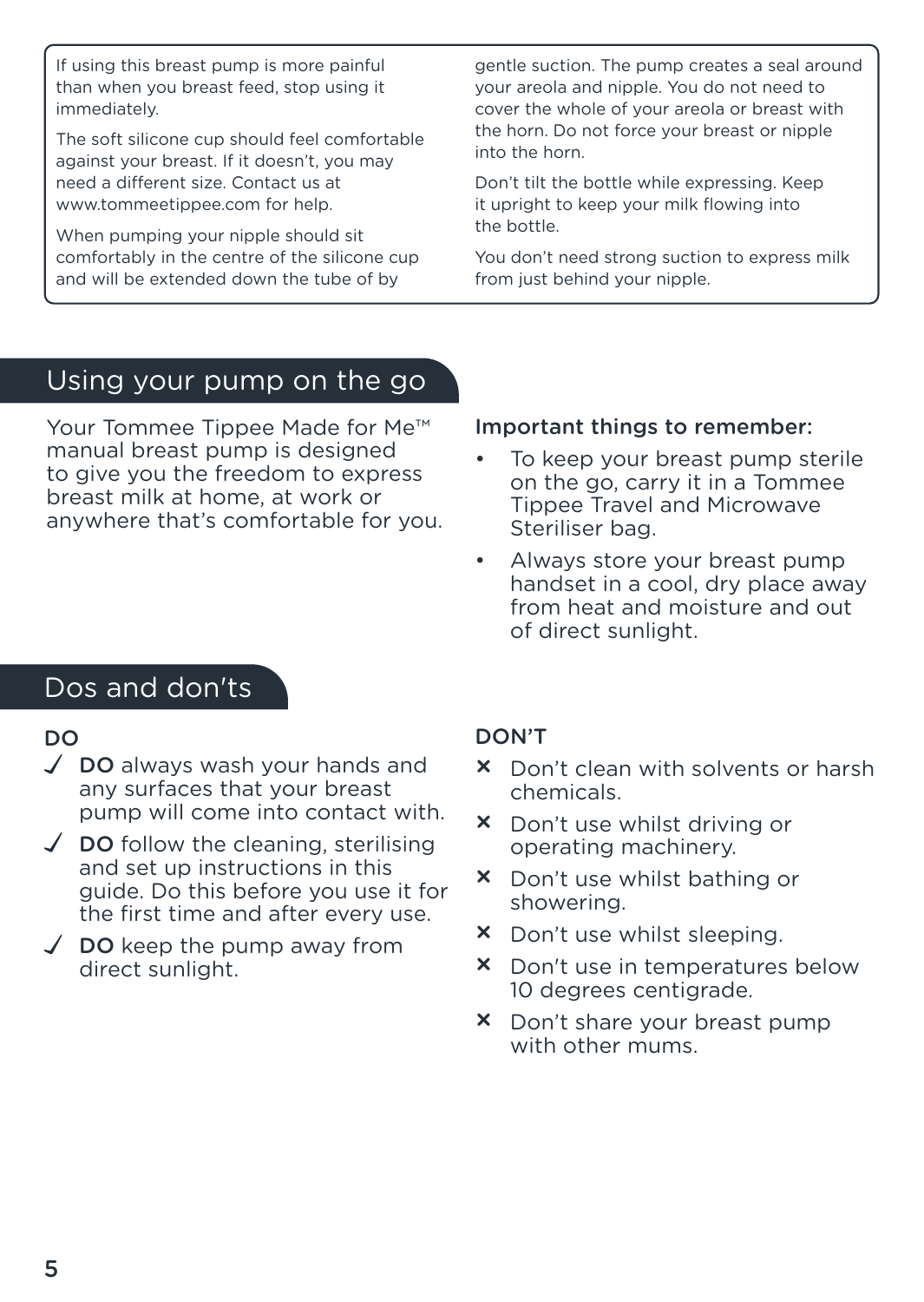# Storing breast milk

| Method of storing milk       | Use<br>within | <b>REMEMBER</b>                                                                                                                                                                                                                                                               |
|------------------------------|---------------|-------------------------------------------------------------------------------------------------------------------------------------------------------------------------------------------------------------------------------------------------------------------------------|
| Room temperature <25°C       | 6 hours       | • Never defrost or heat breast<br>milk in a microwave<br>• Never refreeze breast milk<br>• Once defrosted, the breast<br>milk should be kept in the<br>fridge and used within 12<br>hours<br>• Do not boil breast milk<br>• Throw away any leftover<br>breast milk after feed |
| Refrigerated at 5-10°C       | 3 days        |                                                                                                                                                                                                                                                                               |
| Refrigerated at 0-4°C        | 6 days        |                                                                                                                                                                                                                                                                               |
| Refrigerated before freezing | 24 hours      |                                                                                                                                                                                                                                                                               |
| Once frozen                  | 6 months      |                                                                                                                                                                                                                                                                               |
| Defrosted before feeding     | 12 hours      |                                                                                                                                                                                                                                                                               |

- When you want to freeze breast milk, allow space at the top of your bottle for it to expand. It's easiest to freeze breast milk in individual feed quantities of 60-125ml/2-4oz.
- Your breast milk may separate out into layers when you store it. Give it a shake to remix it thoroughly before feeding your baby.

# Health and Safety

- Keep your breast pump and anything else you use around breastfeeding clean. Wash all the washable parts of your pump and sterilise them before using.
- Keep this breast pump away from children who may choke on small parts.
- Thaw frozen breast milk in the fridge or by standing your bottle in lukewarm water until it has reached body temperature. Or use a Tommee Tippee bottle warmer.
- If you want to take expressed milk out and about with you, make sure it stays cold or frozen until you need to feed your baby.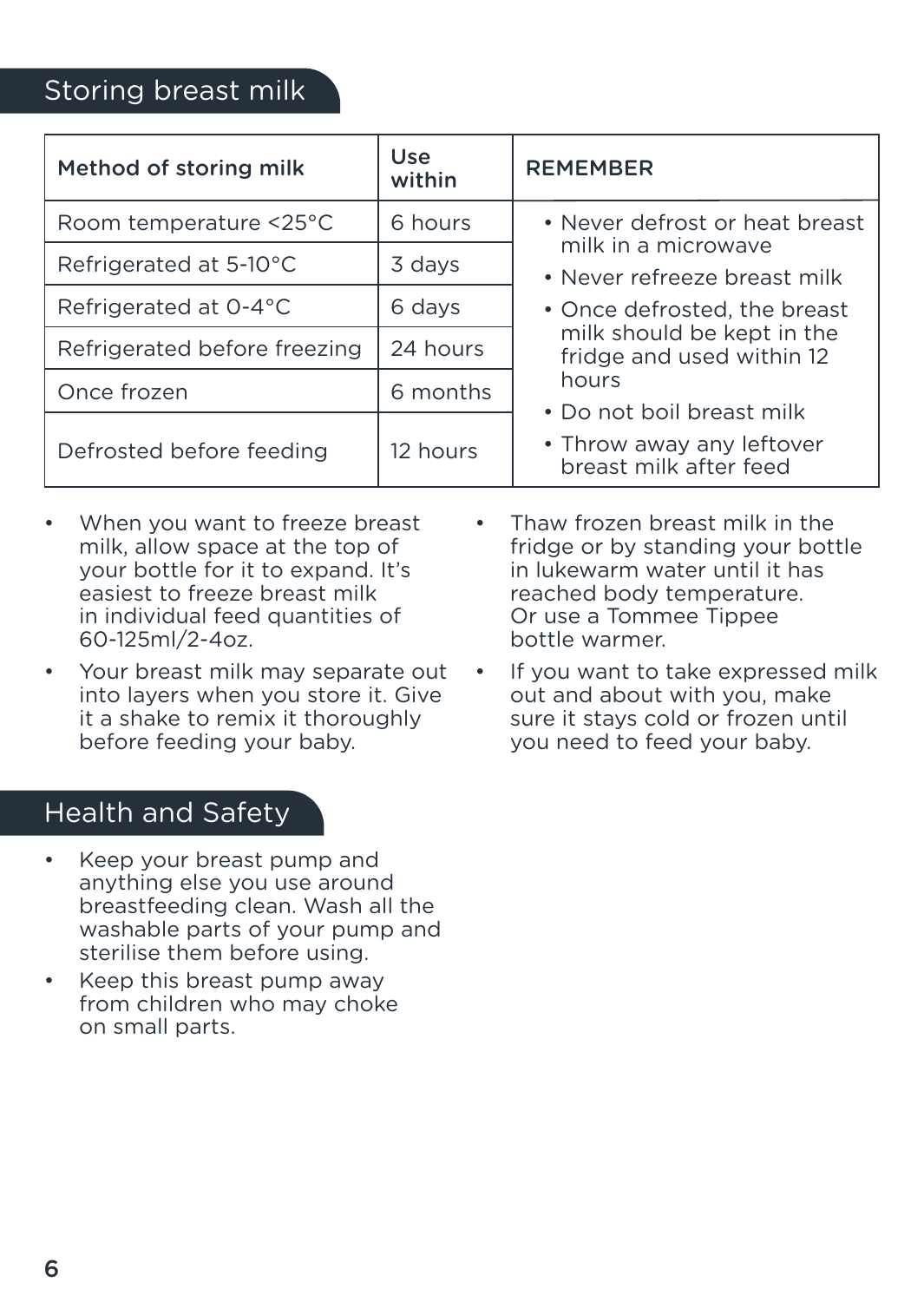#### Get comfortable with your breast pump

- Unless you've been told otherwise, the best time to try your breast pump for the first time is after your baby's first feed of the day.
- Make sure you're in a comfortable position and try to relax.
- You're not trying to suck milk out. It comes from just behind your nipple.
- have any road increased, step • Using your breast pump shouldn't hurt. Check your breasts. If you have any red or hot areas, stop in touch with your breastfeeding advisor as soon as possible.
- Every mum is different. You may only produce a little milk, or flow freely. You may produce more milk at different times of the day (morning or evening) or different volumes from one breast to another.
- Don't continue using the pump once your milk has stopped coming. Give your breasts a break.
- The Made for Me™ range includes nipple cream to help keep your nipples supple.

#### FAQs

#### Help – there's no or very little suction. What can I do?

It's most likely that there's some air

getting in somewhere, which means the pump won't work properly.

- Make sure that the soft silicone cup is securely attached to the horn at the top and bottom and forms a comfortable seal around your breast. Adjust your position if you need to.
- Check that the diaphragm cup is sitting on the top of the pump body. Make sure it's been pushed down all the way around the top of the circumference to make a good seal.
- Check that the connector rod is sitting properly in the diaphragm cup. The rod should be pushed through so that the big part sits under, and the small part sits above the base of the diaphragm.
- Check that there are no tears on the diaphragm cup.
- Check the valve is clean and opens easily. Give it a gentle squeeze if it's stuck.

#### Why do I have to use a Tommee Tippee bottle?

The Tommee Tippee Made for Me™ manual breast pump is designed to be a perfect fit for Tommee Tippee bottles and pouches (excludes Tommee Tippee Closer to Nature glass bottles). You may get leaks and spills if you use other brands of bottles and containers that don't fit correctly.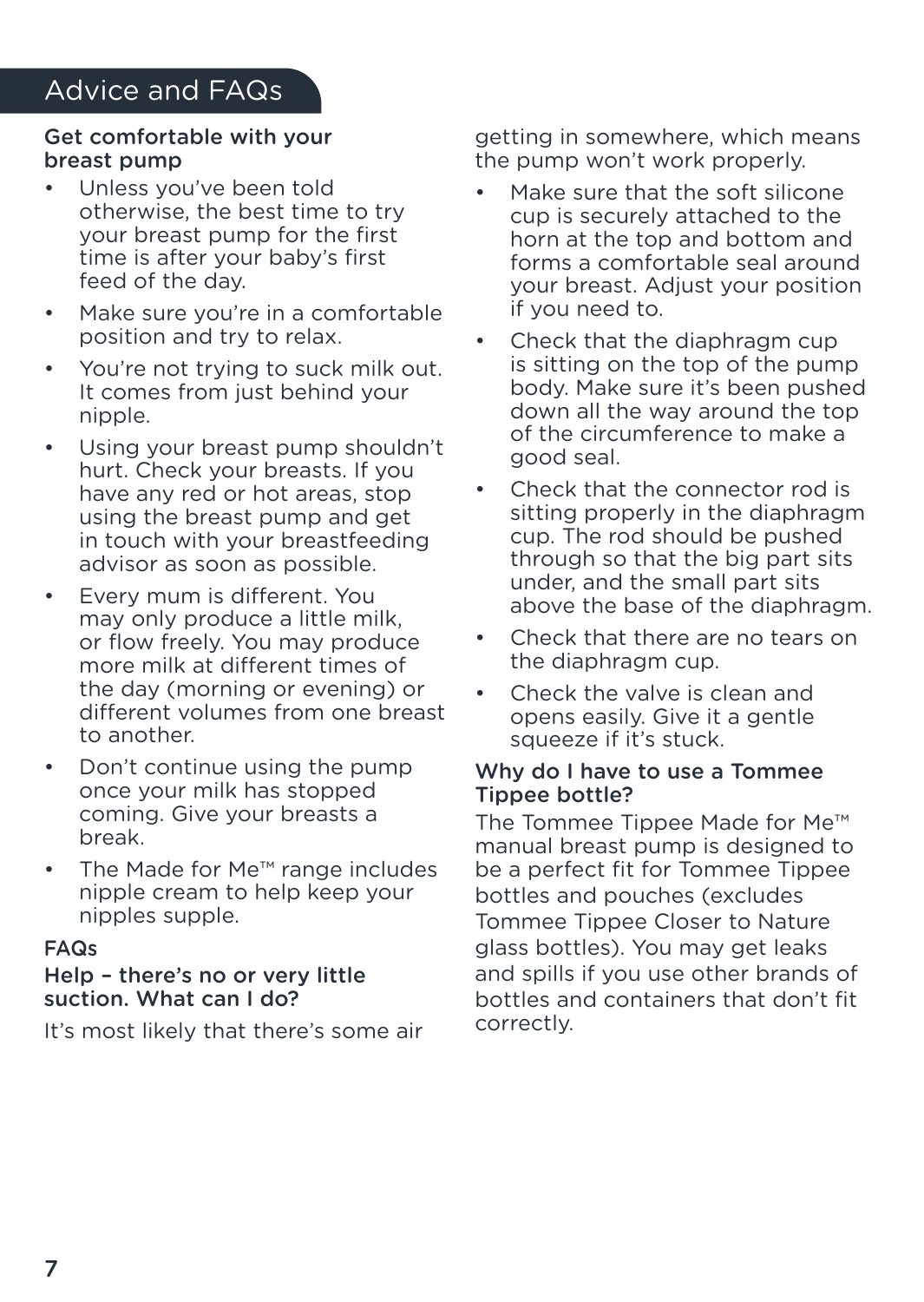# WARNINGS

- This appliance shall not be used or played with by children. Keep the appliance out of reach of children.
- Do not clean with solvents or harsh chemicals.
- Do not place fingers between the handle and the pump body or bottle when pumping as you may trap them.
- User maintenance, other than cleaning and sterilising is not required.
- Do not leave the unit in direct sunlight.
- Do not allow product to come into contact with oil-based foods (e.g. oil/tomato-based sauces) as staining will occur.
- This product is a personal care product and therefore cannot be returned once opened unless faulty.